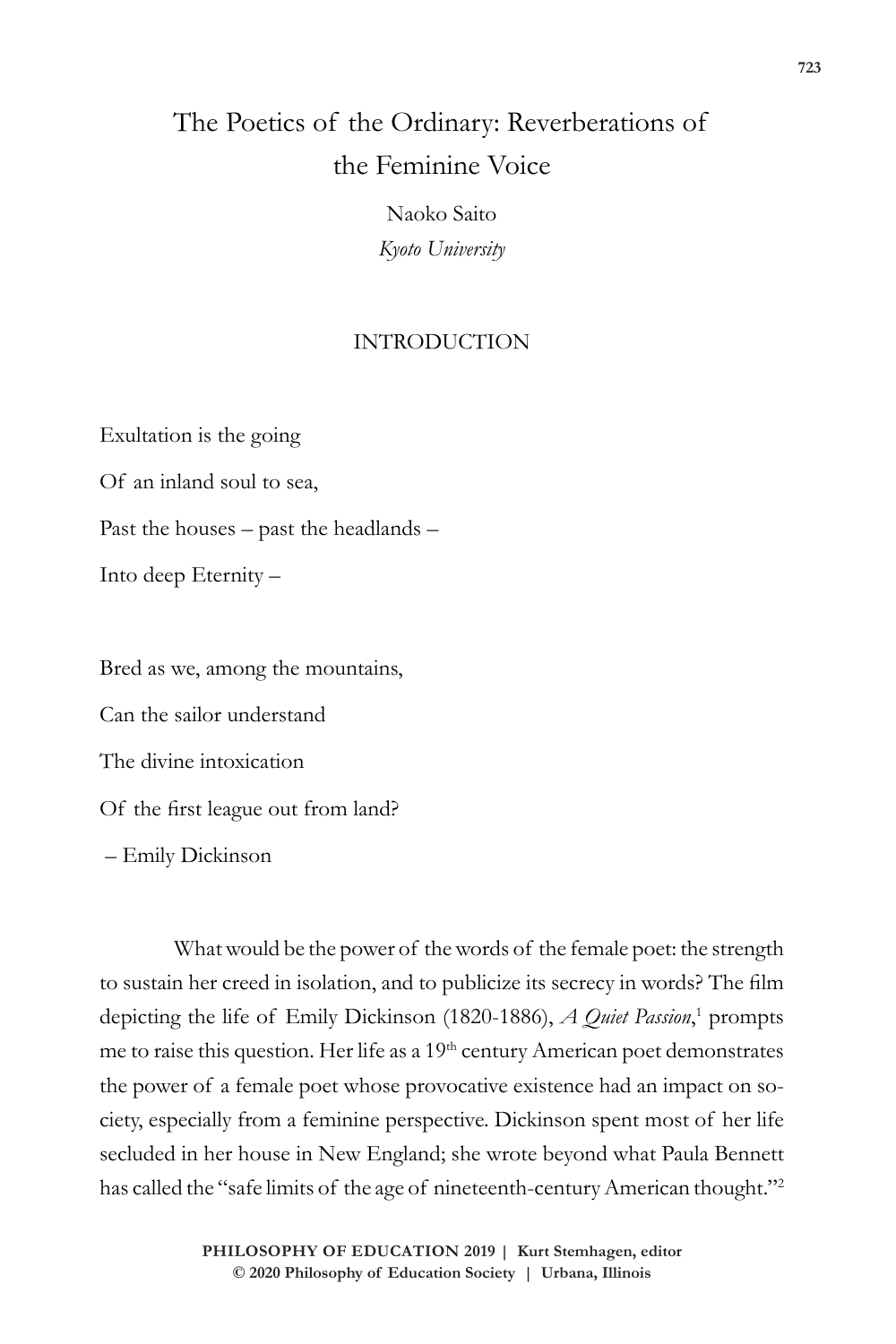This is a story of the creation of her poetry, written in a state of melancholy, hopelessness, and isolation, sometimes in anger, and yet with a strong passion and single-mindedness for poetic expression. As a woman who lived a 19th century conventional life (especially under the influence of her rigorous and conventional father), Dickinson was not involved directly in political action. She did not directly raise the voice of protest but addressed her own sense of oppression through what was to become the catharsis of poetry. She exercised the power to translate her inmost thoughts into a public language, both during her lifetime and in the writings she left. The film describes the relationship among the pain, suffering, and loneliness of the female poet, but also the happiness of the solitary creation of poetry; it reveals both the darkness of the human psyche and the light that flickers therapeutically as she finds her voice.

The voice of Dickinson represented in the film demonstrates a certain kind of resilience peculiar to the female poet. Indeed, analyzing the poetry of Dickinson, Bennett shows that, despite the domesticity of her own life, her poetry destabilizes masculine foundationalism. Her poetry oftentimes has no conclusion, unsettling the conventionality of grammar, confronting us with an abyss. Her language takes the risk and refuses to be fixed, venturing into the realm of uncertainties and indeterminacy, which opens multiple interpretations for a reader.3 Her approach is "anti-traditional, anti-masculinist."4 Bennett represents Dickinson as "a woman [who] knew herself to stand outside the traditions, order and values of the phallocentric culture in which she lived."5 Dickinson "both was and was not a 'woman poet' in the American mold."6 She was a woman poet who never left home, and yet she was not at home. As a female poet, she lived a life of paradox, forcing us to "confront inherent contradictions with our human condition."7

John Dewey (1859-1952) addresses the task of the poet in his later work, Art as Experience.<sup>8</sup> Highlighting the role of aesthetic judgment and imagination as a source of social and cultural criticism,<sup>9</sup> Dewey calls poetry "criticism of life,"10 and identifies the poet as the "precursor of the changes."11 Through the power of "imaginative projection" and as "the moral prophets of humanity," poets become 'the founders of civil society."12 Poetic words are, in a sense,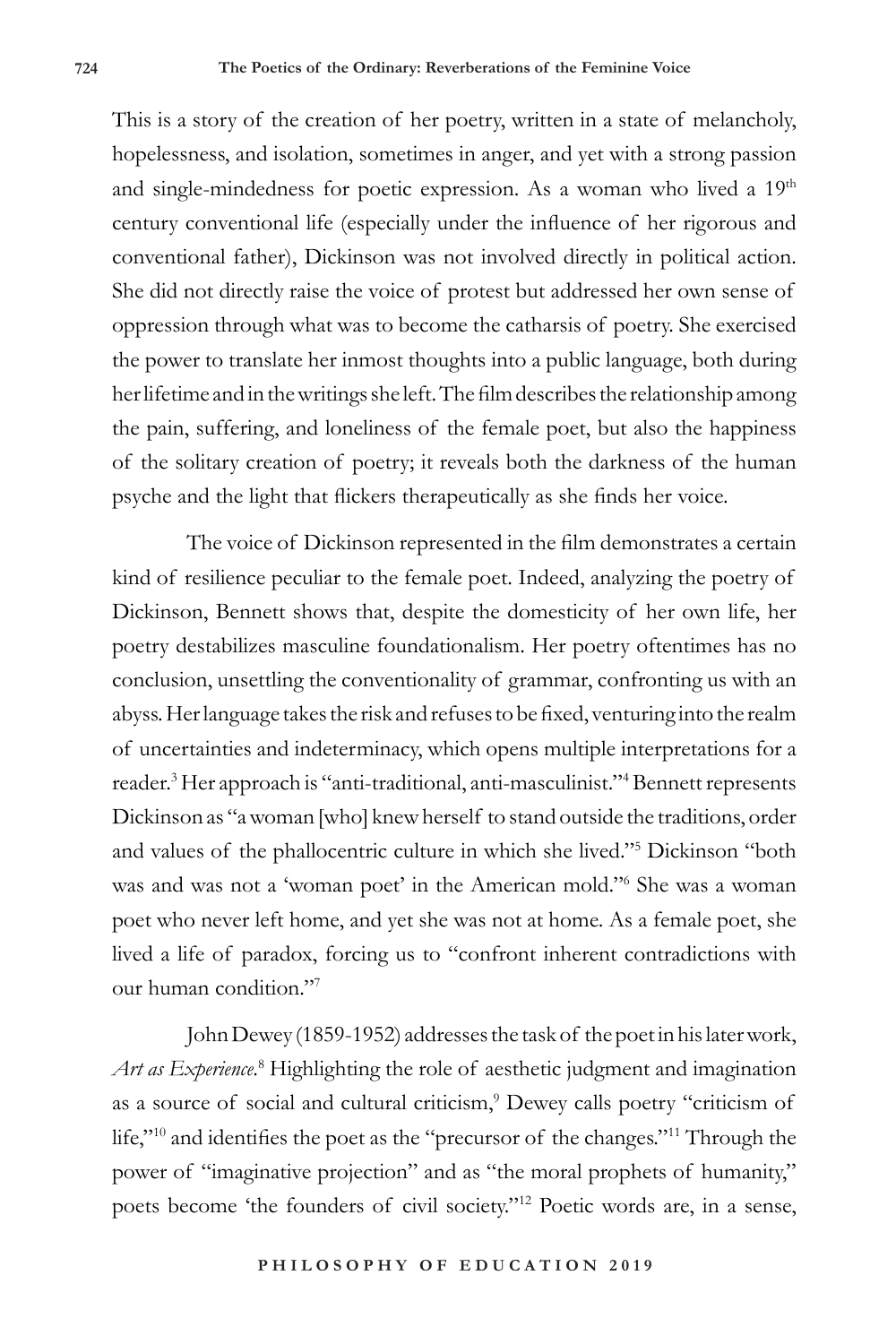resources to create democracy from within. Dewey's description of the poet is, however, *gender-neutral*: the power of the poetic words is represented as serving a humanistic mission in general. Dewey's voice is alien to paradox of the kind that Dickinson embodied in her poetry.

On the strength of this preliminary inquiry, this article addresses the following philosophical and educational questions concerning the *feminine* voice of the poet. What is distinctive about the voice of the female poet? In what sense is a female poet both a woman and not simply a woman? To answer these questions, I shall first examine Emerson's essay, "The Poet."13 Against the stereotypical image of Emerson as the proponent of the strong self-reliant individual, tacitly assumed to be masculine, Emerson's poet in fact indicates a certain kind of feminine voice. I shall then examine Stanley Cavell's claim, in his ordinary language philosophy, with regard to the "Emersonian feminine demand."14 In opposition to a certain criticism directed toward Cavell's idea of the feminine, I shall defend it as entailing a possible crossing of the gender divide. Cavell's idea of *passionate utterance* hints at a promising possible femininity in Emerson's poet's voice. I shall conclude that the poetics of the ordinary brings us to a life of affirmation and the process of conversion through expression, from silent melancholy to mourning, and then to morning. The feminine voice is reclaimed in aid of an alternative political education that has space for the dissonant, the peripheral, and the dissenting: thus is the poetics of the ordinary for philosophy of education.

# EMERSON'S "THE POET"

"The man is only half himself, the other half is his expression."15

Emerson's essay, "The Poet," gives us, more elaborately than Dewey, various entries into the role of the poet and the nature of poetic language. With his influence on both Dewey and Dickinson, Emerson (1803-1882) anticipates something of the American strain in Dewey's view on the poet, while he is a precursor also for Dickinson's anti-foundationalist poetic voice. Emerson has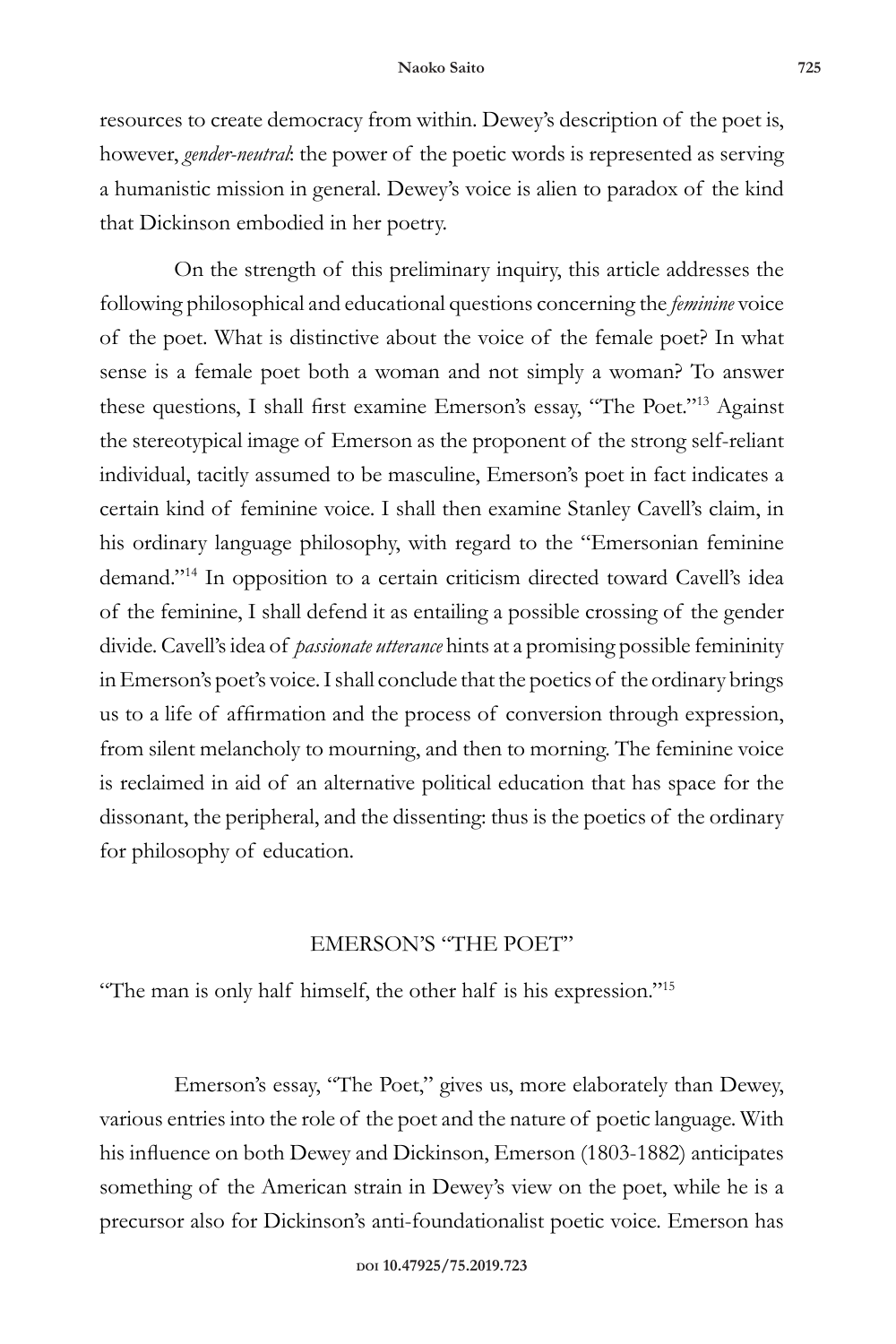something to say both about the public role of the poet and the nature of poetic language. The poet, as the "Namer" and "Language Maker,"16 is, first and foremost, representative of partial men and of common wealth.17 Representing common men and women, the poet is a "new witness" who initiates them for "departure from routine."18 As a representative, the poet also serves the role of the "foremost watchman on the peak," to detect and announce news<sup>19</sup>; at the same time, the poet reminds others that everyone should be an artist.<sup>20</sup> With this role of "announcing and affirming,"<sup>21</sup> and with the power of "Imagination,"22 Emerson indicates a kind of projective power in the poet's language, with words spoken "somewhat wildly."23 Second, like Dewey and Dickinson, as an American writer and thinker, Emerson treasures the common, the ordinary, and the "constant fact of Life,"24 as the resource of poetic language: "Day and night, house and garden, a few books, a few actions, serve us as well as would all trades and all spectacles"25; and "[s]mall and mean things serve as well as great symbols."26

Third, the poet is a mediator, a liberating  $\gcd^{27}$  who releases men and women from prison and who produces a "metamorphosis" of things in the world.28 He witnesses the moment of conversion, of a kind of rebirth in the ordinary from the state of miserable "dying."29 He calls it "better than my birthday,"<sup>30</sup> invoking the image of rebirth. The kind of poetic language that is reborn here, Emerson says, is fluxional.

Fourth, the poet serves as an "interpreter,"31 and then, as a "translator"<sup>32</sup> of what he sees into thought and language, translating our inner, "painful secret"<sup>33</sup> into shared language in the outward public. Standing on the border, the poet does not freeze things, and hence the poetic language is "vehicular and transitive."34 Emerson considers this transitive and transformative nature of poetic language active. He writes: "Words are also actions, and actions are a kind of words."35

In the light of these distinctive characteristics of the poet and his language, we should bear in mind that Emerson does *not* specifically mention the *female* voice or the *feminine* voice of the poet. At best it may be that, like Dewey perhaps, his language is to be understood as gender neutral; but worse,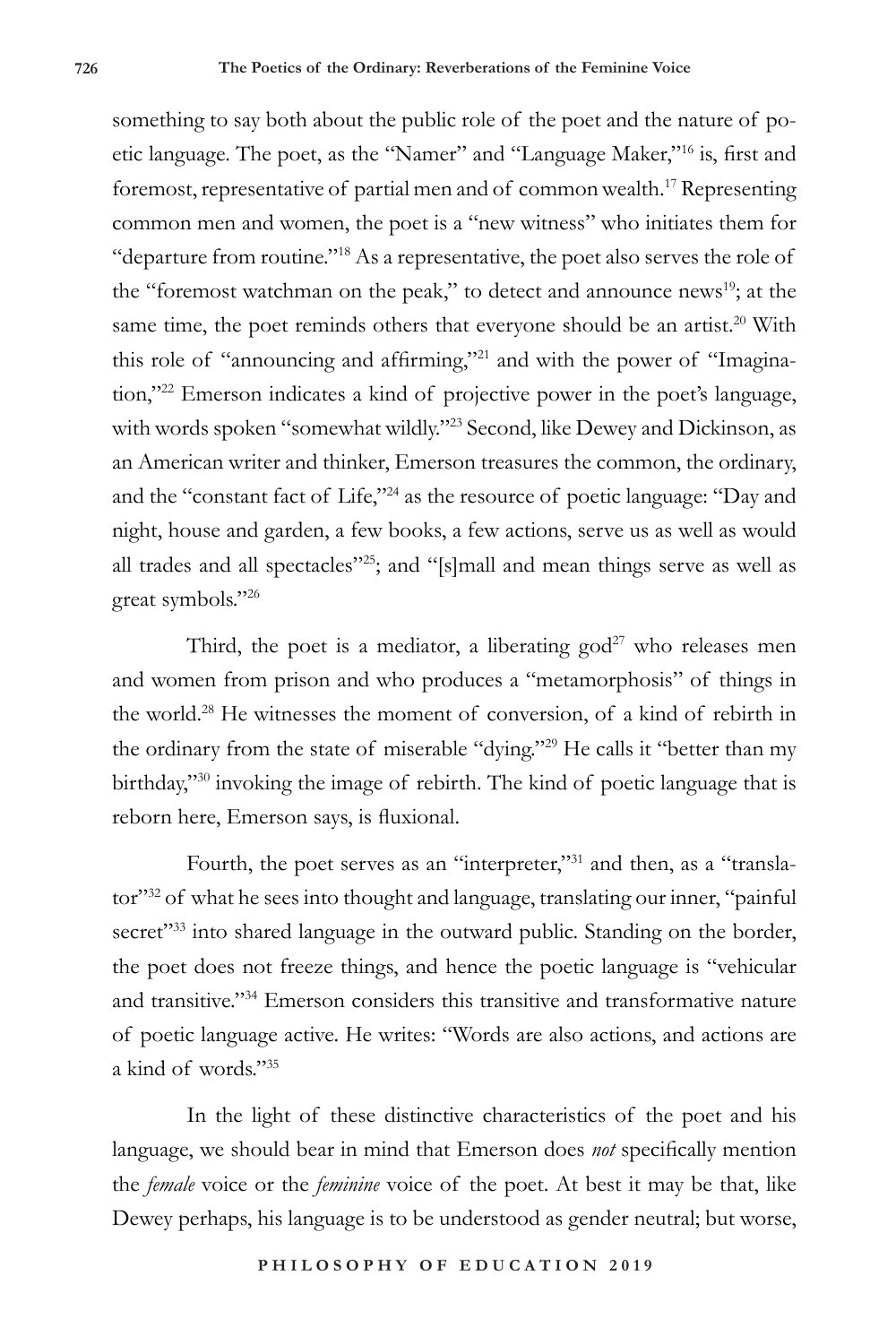it may be that the poet is represented only in terms of a masculine, third person subject. Such doubts are reinforced by the stereotypical image of Emerson as a proponent of self-reliance and of power.<sup>36</sup> Elsewhere, however, Emerson explicitly refers to women in a positive way:

> The truth is in the air, and the most impressionable brain will announce it first, but all will announce it a few minutes later. So women, as most susceptible, are the best index of the coming hour. So the great man, that is, the man most imbued with the spirit of the time, is the impressionable man; – of a fiber irritable and delicate, like iodine to light … His mind is righter than others because he yields to a current so feeble as an be felt only by a needle delicately poised.37

Reminding us of the "Nietzsche's feminization of metaphysics,"38 Emerson describes the delicate perception of the great man by way of a favorable reference to women. Close attention to this passage reveals intimations that the poet's language is already in a sense feminine by nature. Paul Standish makes a similar point with reference to the Irish poet, Seamus Heaney, who distinguishes masculine and feminine modes of writing, albeit that these interweave in various ways.<sup>39</sup> Emerson suggests at various points that the poet exercises his power by "resigning himself to the divine *aura*," by "abandonment to the nature of things," and by "suffering the ethereal tides to roll and circulate through him."40 The path of things, he says, is "silent."41 The strings of these images convey to us the receptive and responsive mode of language, which we might call feminine. At the same time, the poet's language is, as the film about Dickinson illustrates, passionate<sup>42</sup>: as the symbolism of Emerson indicates, intellect is "inebriated by nectar."43 The poet is represented even with the imagery of intensity, as "the conductor of the whole river of electricity."44 "The Poet" thus invokes the image of a re-placed subject, the feminine subject, who represents a receptive and yet resilient mode of thinking.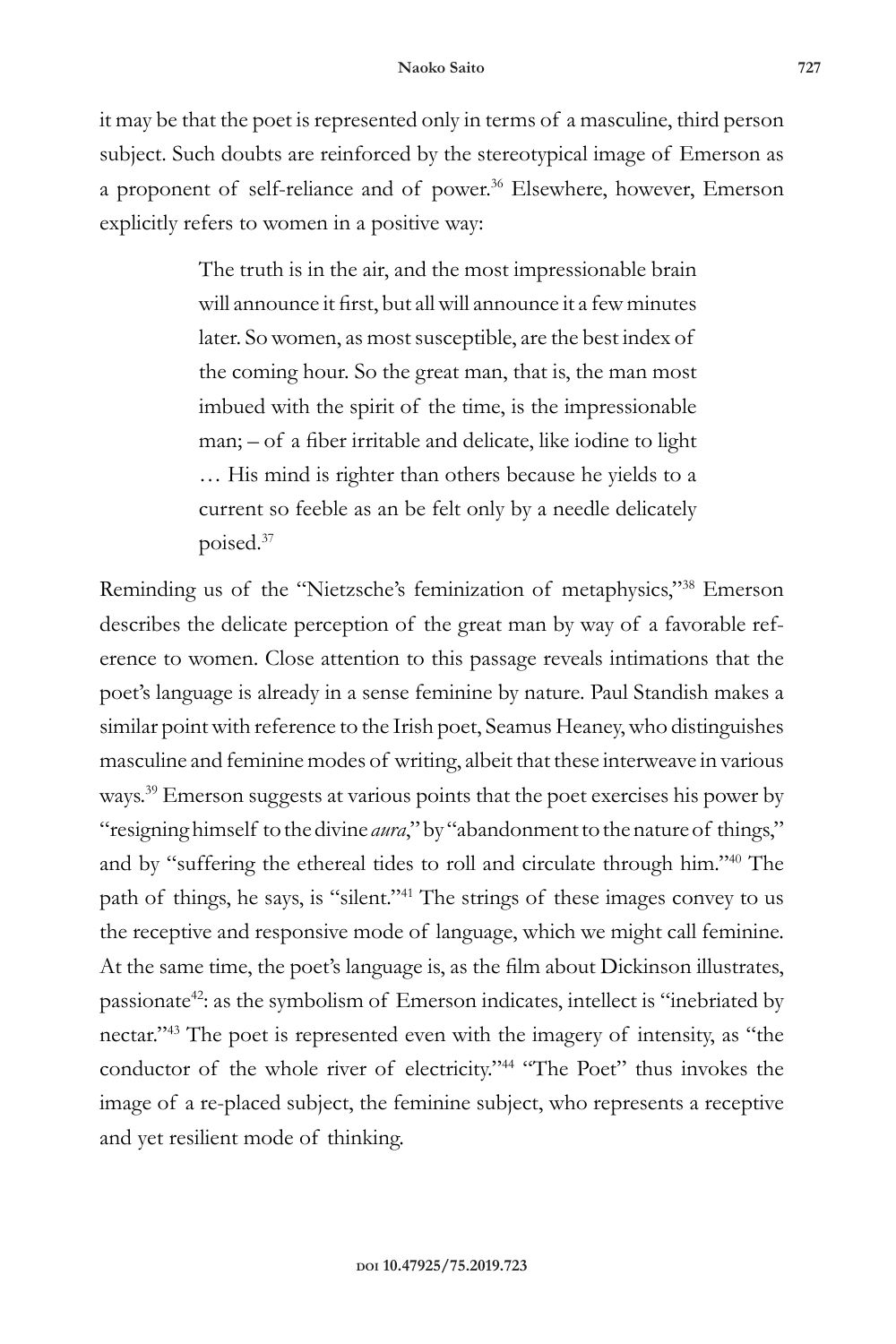#### CAVELL AND THE EMERSONIAN-FEMININE VOICE

## *The Emersonian-Feminine Demand in Philosophy*

It is Cavell who develops further this suggested link between Emerson's poet and femininity. Cavell finds Emerson's idea of authorship to be in response to demands made on the "feminine side."45 In his film studies of what he calls "the melodrama of the unknown women," he associates the woman's demand for voice with the "Emersonian demand for thinking."46 Emerson expresses such a demand, he says, with the idea of "thinking as reception" and thinking as the "bearing of pain."47 Cavell then raises the question: "Does this idea of the feminine philosophical demand serve to prefigure or does it serve once more to eradicate the feminine difference?"48 Behind this there lie his suspicions of the masculine voice in philosophy (illustrated also by the masculine voice in these films): male thinking carries "the tinge of self-imposed melancholy or pathos arising from a self-imposed suppression specifically of the male philosopher's feminine voice (not by me identified with a general female feminine voice."49 It is this sense of "self-suppression," Cavell says, that is at the heart of his inquiry into philosophical skepticism.50 As a way out of this impasse, he proposes that the "relation of the Emersonian and the feminine demands for language of one's own" become the topic for a "serious conversation between men and women."51

Cavell's treatment of the Emersonian feminine voice is not without criticism. Ludger Viefhues-Bailey argues that Cavell's symbolism of gender reinstates an oppressive binary of the sexes, to the detriment of the feminine.<sup>52</sup> The unique feature of Viefhues-Bailey's book is how it sheds light, through close analysis of Cavell's original texts, on a connection between the presence of the female in Cavell's film studies and the theme of skepticism. Despite his devoted reading of Cavell's text, Viefhues-Bailey says that "Cavell's *symbolism of gender* has oppressive consequences" because, "despite its complexity, [it] re-establishes the very oppressive binary that he wishes to overcome."53 This symbolism of gender epitomized in women in "the role of the victim of male sceptical violence,"54 Viefhues-Bailey argues, makes Cavell's writing vulnerable to the criticism of the feminist. He also indicates that Cavell's approach exposes the female to inequality in the political realm. Viefhues-Bailey seeks a way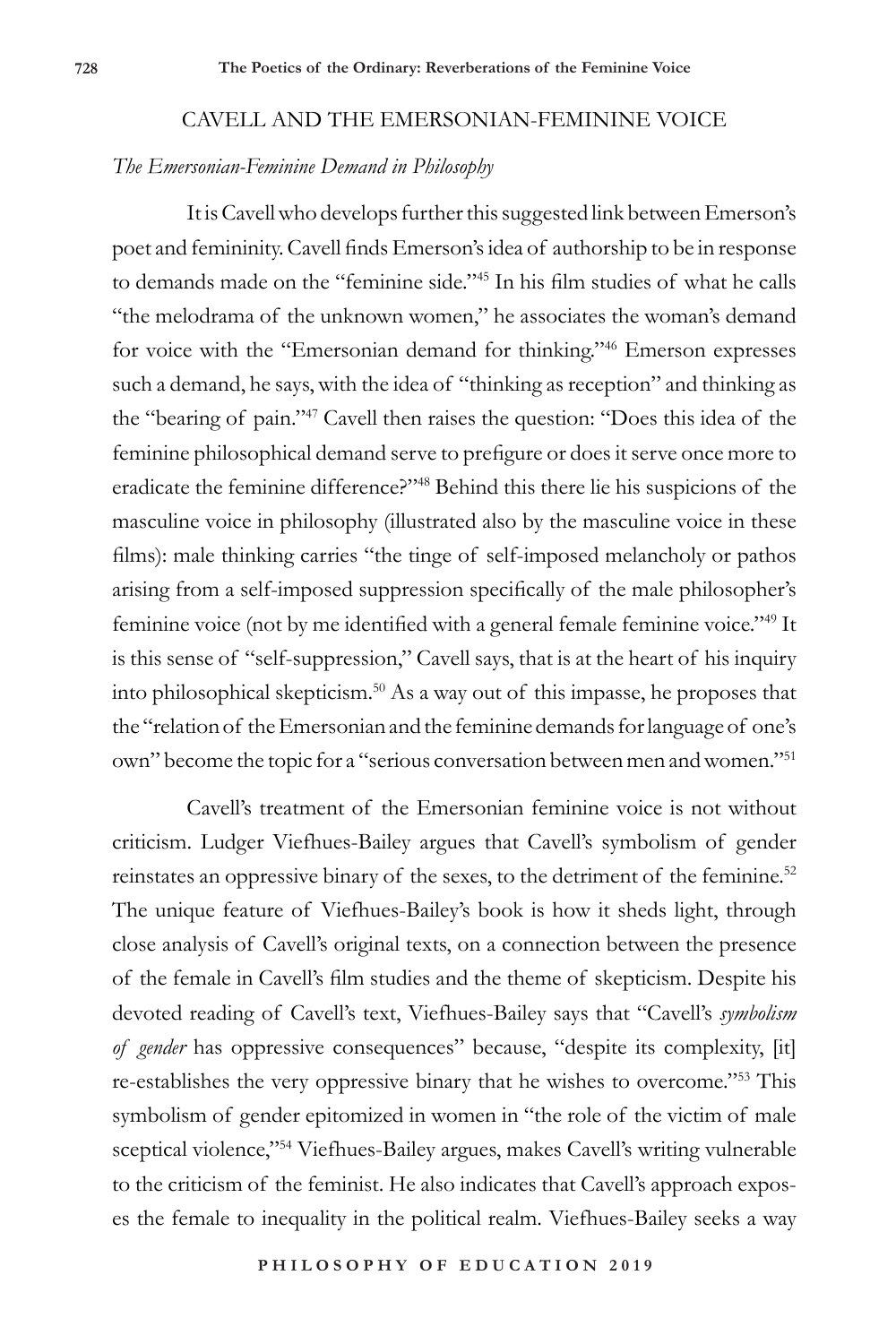beyond this "harmful oscillation between the therapeutic symbolic gender and violent political use of gender."55

Cavell's view, however, cannot be reduced simply to symbolic gender difference. He challenges the monolithic masculine voice, and yet his strategy is oblique. Against Viefhues-Bailey's criticism of the "problematic gender stereotypes,"56 Cavell, on the one hand, retains the biological distinction between men and women, but adopts, on the other hand, a position that does not slide into political-ideological gender issues. In line with Dickinson's paradox of being a woman and not being a woman, he himself embodies the paradox of both being a man and not being a man: Cavell takes a third position of *crossing gender divides*. His idea of the "infantile" as a state before any ideological battle between men and women is crucial in that sense.<sup>57</sup> Also, most importantly, his use of the "feminine" is not so much a matter of the symbolism of gender as the very mode of his style of thinking and writing. It is through this different way of doing philosophy that he presents us with an alternative sense of the political.58

Cavell's Thoreauvian idea of the "father tongue" symbolizes this gender crossing concept of the feminine. By contrast to the mother tongue ("commonly transitory, a sound, a tongue, a dialect merely, almost brutish"), the father tongue is "a reserved and select expression, too significant to be heard by the ear, which we must be born again in order to speak."59 Thoreau's "father tongue" derives, secondarily and almost playfully, from the familiar dominant notion of the mother tongue. The father for Cavell is not restricted by any prevailing conception of the dominant male but represents qualities open to both men and women in their re-engagement with language, in finding their own voices. In resisting easy categorizations of and oppositions between men and women, and in crossing gender divides, the Emersonian feminine voice shows the way to a more oblique and yet more radical manner of political criticism. It can teach men and women to reclaim their right to speak and to find their own first-person voices.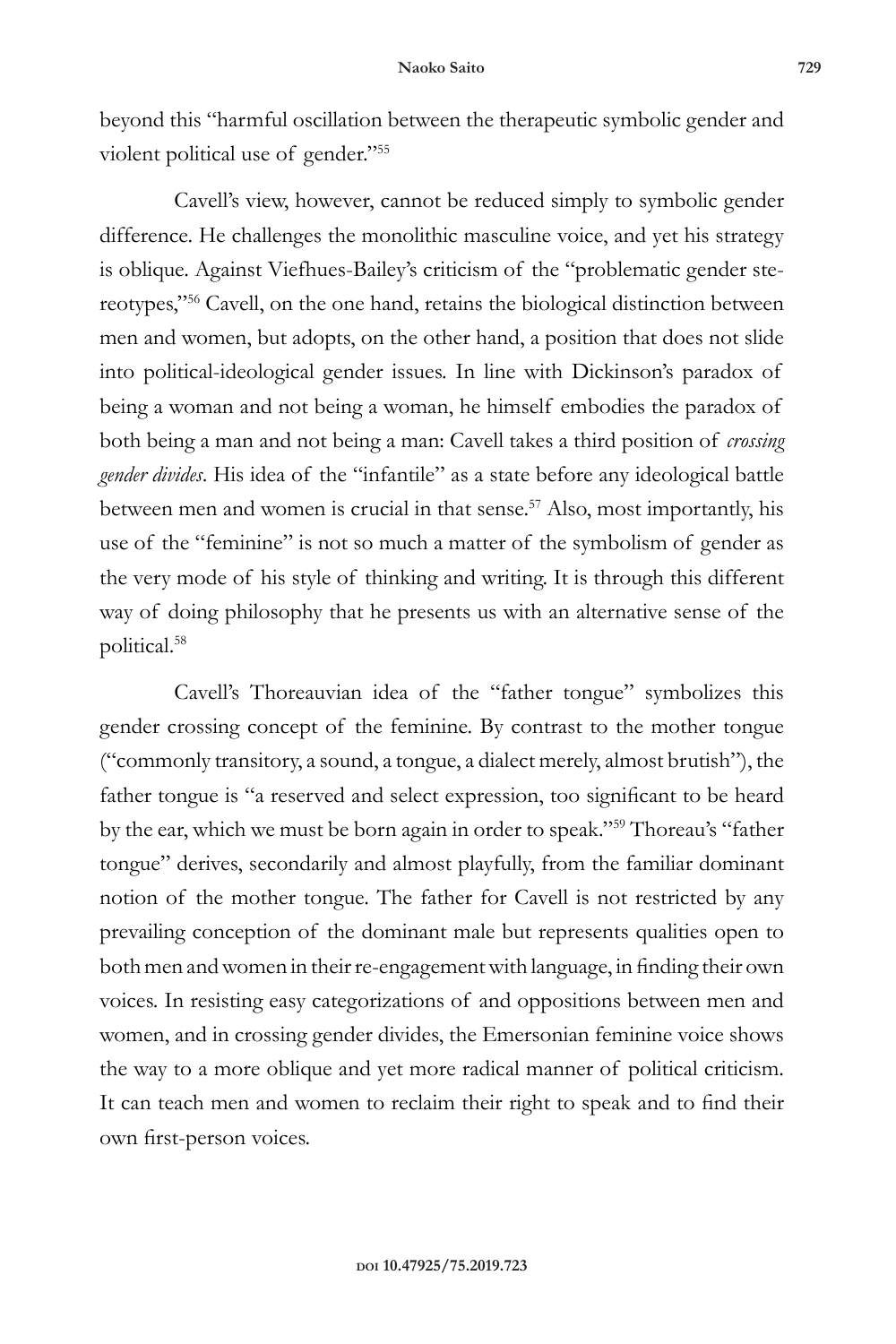### *Passionate Utterance*

One way to justify further the link between Emerson and the feminine is to explore how we learn to attest to and stand within the critical moment of conversion, from negativity to affirmation, from silent melancholy to expression, as exemplified in Emerson's poet and in Dickinson herself. How does one come to the point where one can make public one's inmost thoughts, to such an extent as to say, "My participation is to be expressed as happiness, even Emersonian joy"?<sup>60</sup> Silence here, in the face of the unsayable, or people's "quiet desperation,"<sup>61</sup> will provide a crucial momentum toward remembering one's desire to speak. Silence lays the way for an alternative mode of speech, beyond polemical moral debate, to which the language of sympathy and mutual respect has been supplemented.

This is what Cavell calls "passionate utterance"—a type of language that responds to the political emotions of depression, cynicism, and irony, and that indirectly illustrates the nature of language as *poiesis.* As Cavell says: "A performative utterance is an offer of participation in the order of law. … A *passionate utterance* is an invitation to improvisation in the disorders of desire."62 Cavell's approach to language, though apparently similar to Rorty's contingent creation of new vocabularies, is permeated by the sense of tension and struggle, and even of an abyss beneath one's relation to language. "In the mode of passionate exchange," Cavell writes, "there is no final word, no uptake or turndown, until a line is drawn, a withdrawal is effected, perhaps in turn to be revoked."63 There, passionate utterance is a mode of speech in which, in disorder, one's standpoint is at stake.<sup>64</sup> This sense of destabilization is an element of Cavell's anti-foundationalism—as it is also of Emerson's and Dickinson's. Such a dissonant element, however, is a condition of critical thinking and poetic creativity, as Dickinson demonstrates herself in her words and life. Passionate utterance is related to emotion, passion, and receptivity, such that no conventional separation of these from reason can be endorsed. In *The Claim of Reason*, Cavell claims that passion and desire are the sources of our "search for reason."65 Individual impulses produce moments of discontinuity in continuity, and this is a creative source of cultural reconstruction.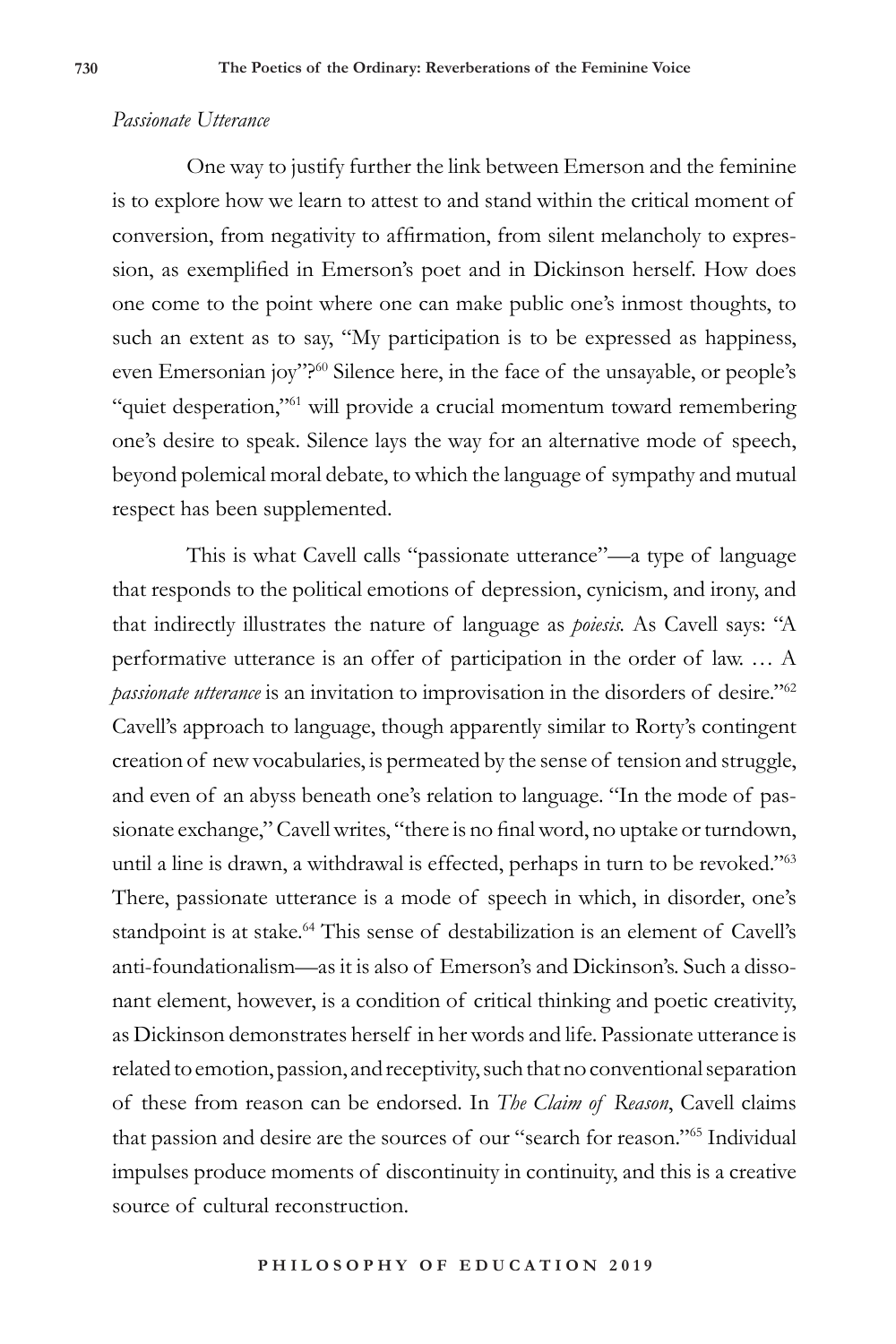Furthermore, passionate utterance is open to new possibilities all the time, and, hence, it both surprises us and disappoints us. With reference to the idea of a repetition from within which the occasion of breaking out takes place, Cavell describes a conception of composition in which anything is altered by what happens next. This is what Cavell shows in his idea of the *projective* nature of words. There is no way to contain the concatenations and associations of meaning occasioned by words. This is illustrated in the learning of language by a child. In the following, Cavell is reflecting on his own daughter, at the age of about two, when she has just begun to learn the word "kitty":

> Now take the day, some weeks later, when [the child] smiled at a fur piece, stroked it, and said "kitty." My first reaction was surprise, and I suppose, disappointment: she doesn't really know what "kitty" means. But my second reaction was happier: she means by "kitty" what I mean by "fur." ... If she had never made such leaps she would never have walked into speech. Having made it, meadows of communication can grow for us.<sup>66</sup>

Language learning involves such leaps in meaning-making. (Emerson says that the poet's argument is not simply governed by "metres" but is "a metre-making argument."67) But the projective nature of language is not limited to children's language learning; it continues to be a task assigned to human beings, men and women, life-long. To take up this responsibility is always to risk the rebuff, to risk being not understood, being rejected or dismissed. But to fail to do this is to deny the very possibility of oneself. Making a leap cannot simply be a matter of making a random choice. Rather it is, against the background of linguistic and cultural practice, to speak in one's own voice. Without space for these new "meadows of communication," there is no possibility of meaning-making, and hence no hope for education. In this sense, taking a chance constitutes the condition of cultural criticism. The aptness of words is continually put into question, and they are turned to new purposes. The chains of association are never closed, and this is the very arena (the "meadows of communication") for the exercise of poetic imagination.<sup>68</sup>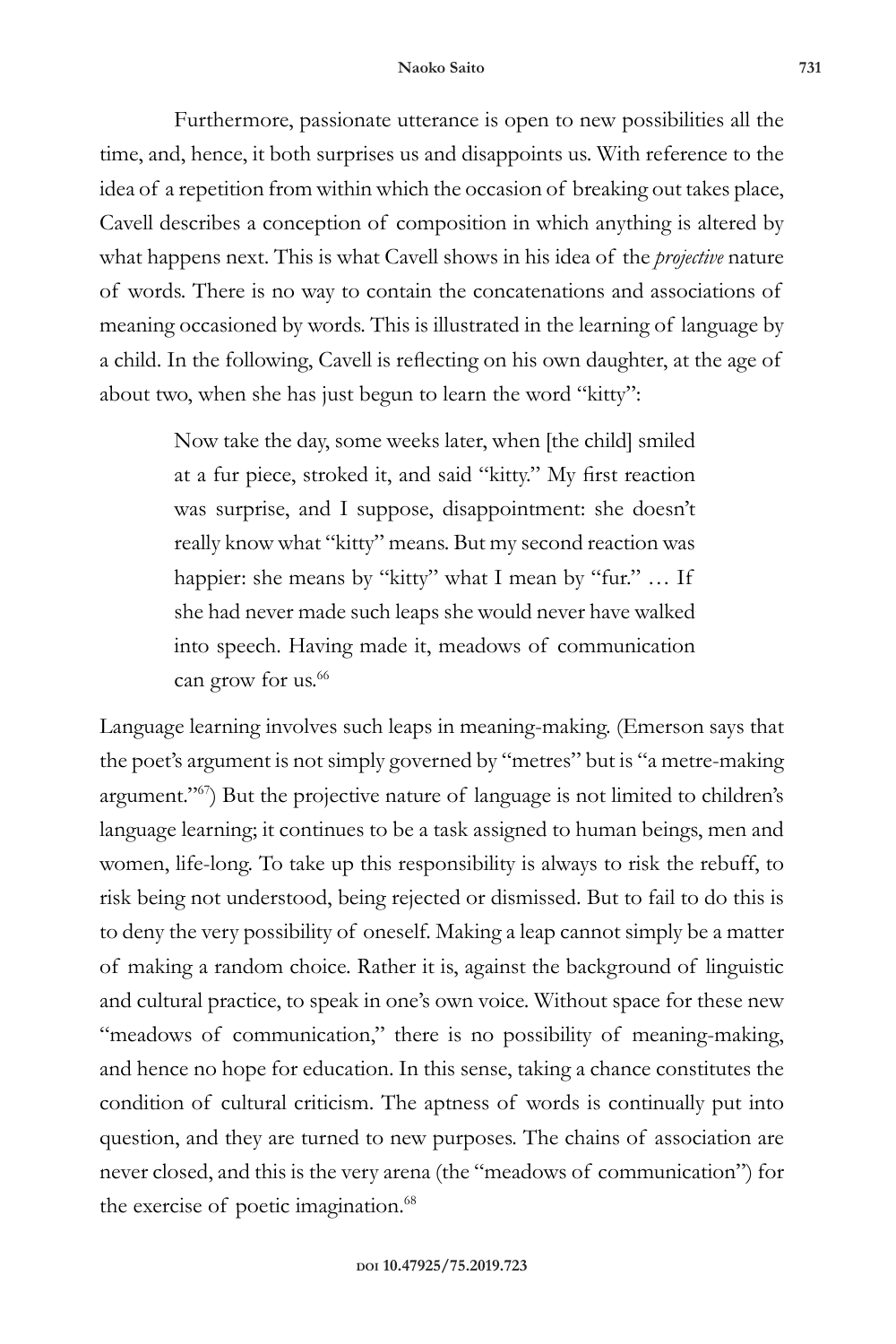In spite of this projective nature and with the element of chance, passionate utterance is not chaotic or relativistic; it is the condition for the resilient thinking of the Emersonian-feminine voice. Emerson's and Cavell's sense of asymmetry and imbalance is at the heart of their moral perfectionism—not the perfectionism of unity and integrity, but perfection without perfectibility, with the strong sense of imperfection. Unlike the idea of harmony and integrity that is usually associated with the idea of perfectionism, Cavellian and Emersonian perfectionism maintains a space of *disequilibrium*—a space in which a disturbing element of society, such as Dickinson herself embodies, is always a crucial factor in renovating the life of the community. Although this involves instability and dissonance, it points towards a perfectionist striving for community. To be distinguished from relativism or licentious anarchism, this might be called an *an-archic perfectionism,* a perfectionism that seeks always a better state, yet without relying on any transcendental (or, that is, foundational) ground.

#### THE POETICS OF THE ORDINARY

I never felt at Home – Below – And in the Handsome Skies I shall not feel at Home – I know – I don't like Paradise – – Emily Dickinson

Dickinson demonstrated in her words and life that the poet's voice cannot be gender neutral, yet this does not mean that the female voice of the poet must be domesticated as a "woman voice" or involved directly in an ideological battle for social justice. Dickinson, Emerson, and Cavell, distancing themselves from the ideological battle of gender, and enabling the paradox of being a woman and not a woman, take passion, passivity, and receptivity as the sources of political action in an alternative sense. The feminine voice of Emerson's poet, resuscitated by Cavell, shows that inequality, discrimination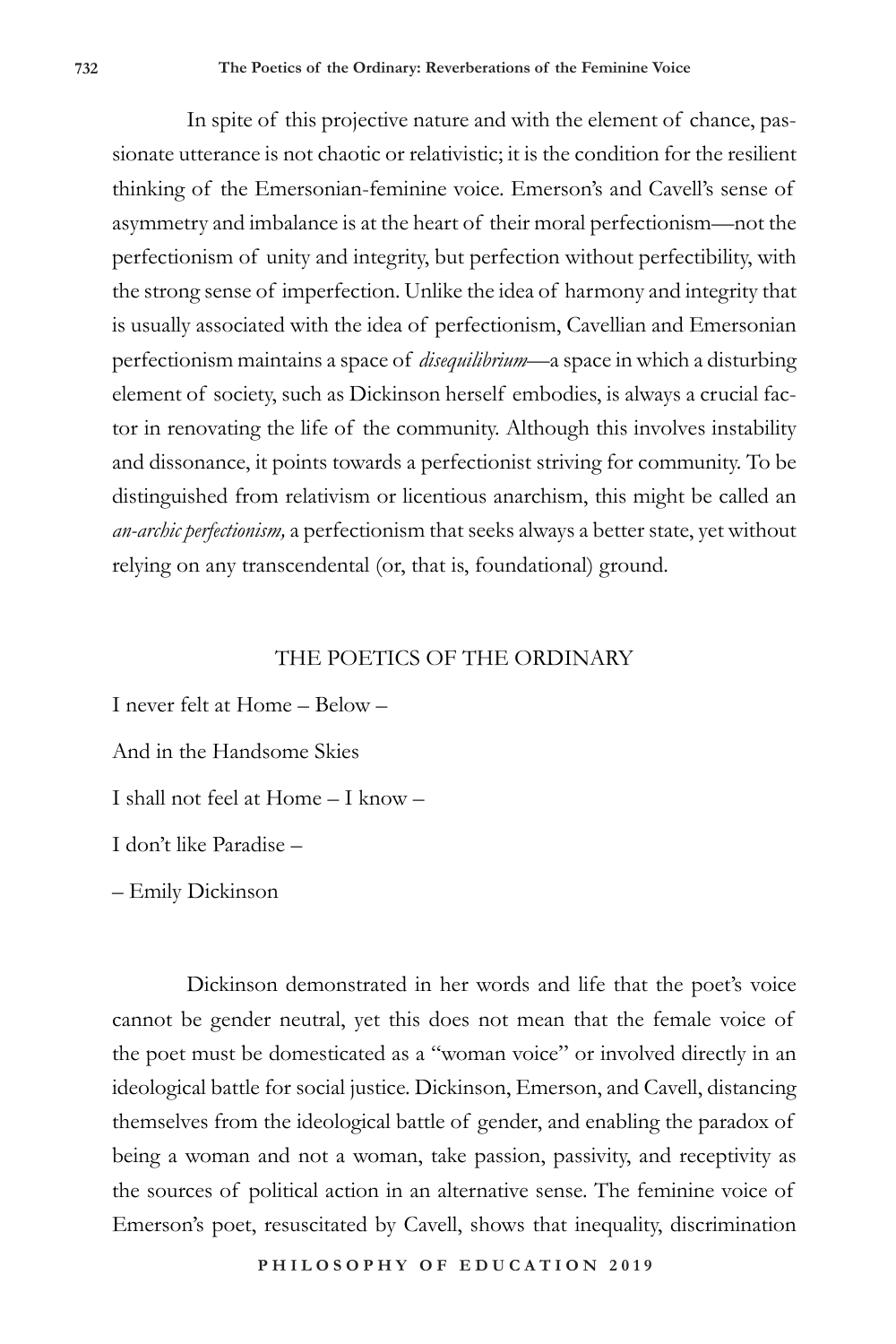#### **Naoko Saito 733**

and oppression in relation to women can be taken advantage of and converted, through patience, into the affirmative voice of disequilibrium, which Dickinson demonstrates in the destabilizing power of her words. Cavell describes Thoreau's reference to the ugly sound of the cat-owl, coming from the Concord horizon, as the voice of prophecy. And he quotes Thoreau's words: "*Boo-hoo*, *boo-hoo*, *boo-hoo*! It was one of the most thrilling discords I ever heard. And yet, if you had a discriminating ear, there were in it the elements of a concord such as these plains never saw nor heard."69 The words of Dickinson as the female poet echo with such discordant sounds of New England.

For Dickinson, Emerson, and Cavell, poetry as measure-making is not reserved for the talented artist. The resource of the beauty of poetry lies in the common, the familiar; and yet this is not equated to a romanticization of the mundane and ordinary. The beauty of the ordinary, as Cavell puts it, is the process and result of the "actual ordinary" being transformed into the "eventual ordinary"70—the state of "the everyday as the locale of the sublime"71 to be achieved going through the phase of doubt, anxiety, and skepticism.

As Dickinson's life and poetry illustrate, and as Cavell's Emersonian feminine voice exemplifies, the poet's passion is reborn from within the pain of individuation between home below and "handsome skies"—from within the sense of isolation, of not belonging anywhere stably, a sojourner at home, in the "process poetics" of flux.<sup>72</sup> Cavell says that bearing pain is an alternative manifestation of political engagement.<sup>73</sup> To achieve transcendence in the ordinary, the first step of education is the process of giving words to one's sense of "silent melancholy," the process of converting the suppressed state of *melancholy* into the conscious state of *mourning* in expression. The second step is to convert, as Cavell says via Thoreau, such mourning to *morning*, to celebrate the joy of rebirth, affirming one's life in passion.<sup>74</sup> This is a therapeutic procedure to regain "my right to exist, to have a birth."75

The feminine voice of the poet disturbs masculine stability, raising the quiet voice of resistance. This is an educational implication to be obtained from Dickinson's, Emerson's, and Cavell's poetics of the ordinary. While this is not explicitly political, this will point toward an alternative political education that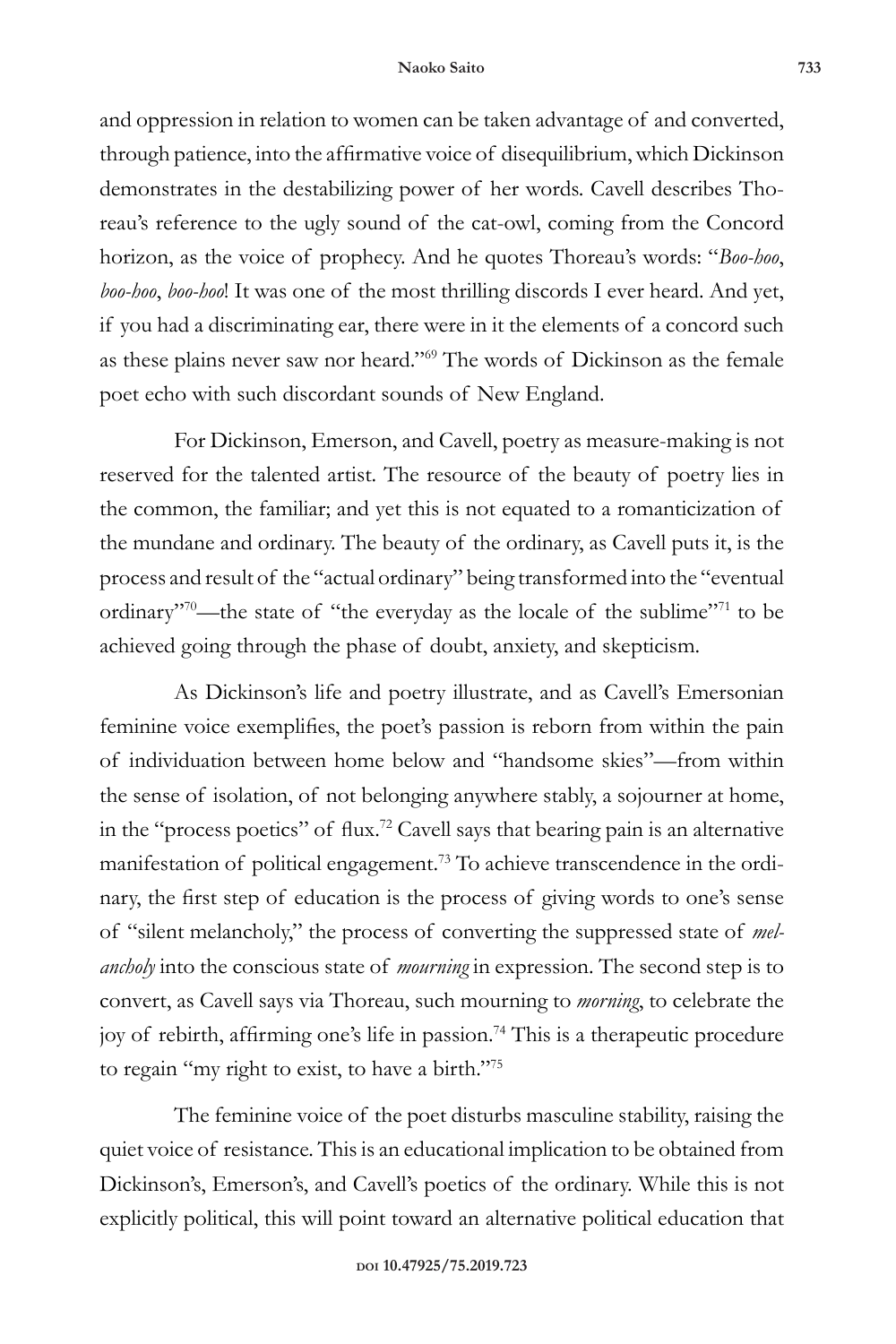has space for the dissonant, the peripheral, and the dissenting, with reverberations of the voice of women. If the argument of this paper is right, can there legitimately be such a thing as social science or citizenship education that is not conditioned by the feminine voice in this way? And can there be a clear and coherent account of the possibilities of human transformation (which are central to philosophy of education) that is not shaped by the poetics of the ordinary?

1 *A Quiet Passion*, film, directed by Terence Davis (Liverpool: Hurricane Films, 2016). 2 Paula Bennett, *Emily Dickinson: Woman Poet* (Brighton: Edward Everett Root, Publishers, 2018), 36. 3 Ibid., 28, 30, 32, 39, 40, 49. 4 Ibid., 48. 5 Ibid., 50. 6 Ibid., 19 7 Ibid., 45. 8 John Dewey, *Art as Experience* (1934), in *The Later Works of John Dewey*, Vol. 10, ed. Jo Ann Boydston (Carbondale: Southern Illinois University Press, 1989). 9 Ibid., 328. 10 Arnold quoted in Dewey, *Art as Experience*, 349. 11 Dewey, *Art as Experience*, 348. 12 Ibid., 350. 13 Ralph Waldo Emerson, "The Poet," in *The Annotated Emerson*, ed. David Mikics (Cambridge: The Belknap Press of Harvard University Press, 2012). 14 Stanley Cavell, *Contesting Tears: The Hollywood Melodrama of the Unknown Woman* (Chicago: The University of Chicago Press, 1996), 221. 15 Emerson, "The Poet," 288. 16 Ibid., 211. 17 Ibid., 200. 18 Ibid., 216. 19 Ibid., 204–205. 20 Ibid., 202. 21 Ibid., 205. 22 Ibid., 213. 23 Ibid. 24 Ibid., 210. 25 Ibid., 209. 26 Ibid. 27 Ibid., 215, 216. 28 Ibid., 210, 214, 215. 29 Ibid., 217. 30 Ibid., 205.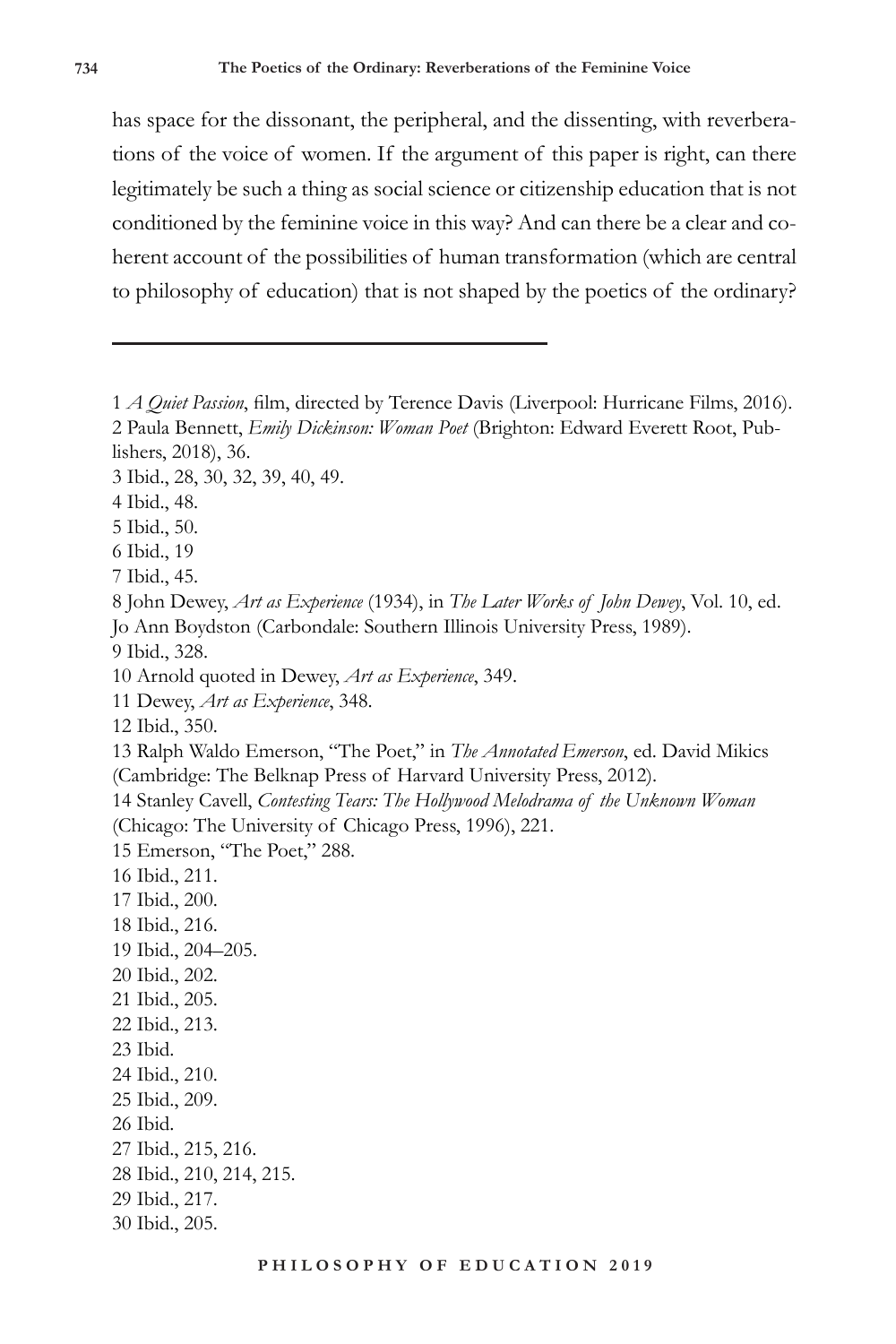31 Ibid., 204.

32 Ibid., 218.

33 Ibid., 202.

34 Ibid., 217. "His [the poet's] speech flows with the flowing of nature" (Ibid., 210). 35 Ibid., 203.

36 Cornel West, *American Evasion of Philosophy: A Genealogy of Pragmatism* (Madison: University of Wisconsin, 1989), 11.

37 Ralph Waldo Emerson, "Fate," in *Selections from Ralph Waldo Emerson*, ed. Stephen E. Whicher (Boston: Houghton Mifflin Company, 1957), 350.

38 Sigridur Thorgeirsdottir argues that "Nietzsche's critique of essentialist conceptions of identity are the basis for any critique or deconstruction of essentialist or ontological conceptions of the difference between men and women (Sigridur Thorgeirsdottir, "Nietzsche's Feminization of Metaphysics and Its Significance for Theories of Gender Difference," in *Feminist Reflections on the History of Philosophy*, eds. Lilli Alanen and Charlotte Witt (Dordrecht: Springer, 2004), 52).

39 Paul Standish, *Beyond the Self: Wittgenstein, Heidegger and the Limits of Language* (Aldershot: Ashgate Publishing Limited, 1992), 79–81.

40 Emerson, "The Poet," 213.

41 Ibid.

- 42 Ibid., 204.
- 43 Ibid., 214.
- 44 Ibid., 221.
- 45 Stanley Cavell, *Contesting Tears,* 221.
- 46 Ibid., 220.
- 47 Ibid.
- 48 Ibid., 33.
- 49 Ibid., 33–34.
- 50 Ibid., 34.
- 51 Ibid., 221.

52 Ludger Viefhues-Bailey, *Beyond the Philosopher's Fear: Cavellian Reading of Gender, Origin and Religion in Modern Skepticism* (New Haven: Yale University, 2007).

- 53 Ibid., 7.
- 54 Ibid.
- 55 Ibid., 123.
- 56 Ibid., 10.
- 57 Cavell, *Contesting Tears,* 209.
- 58 Ibid., 221.

59 Henry, D. Thoreau, "Walden," in *Walden and Resistance to Civil Government*, ed. William Rossi (New York: W. W. Norton & Company, 1992), 68–69.

60 Stanley Cavell, *Conditions Handsome and Unhandsome: The Constitution of Emersonian Perfectionism* (Chicago: The University of Chicago Press, 1990), 29.

61 Henry D. Thoreau, *Walden and Resistance to Civil Government*, ed. William Rossi (New York: W. W. Norton & Company, 1992), 5.

62 Stanley Cavell, *Philosophy the Day After Tomorrow* (Cambridge, MA: The Belknap Press of Harvard University Press, 2005), 185 (emphasis added).